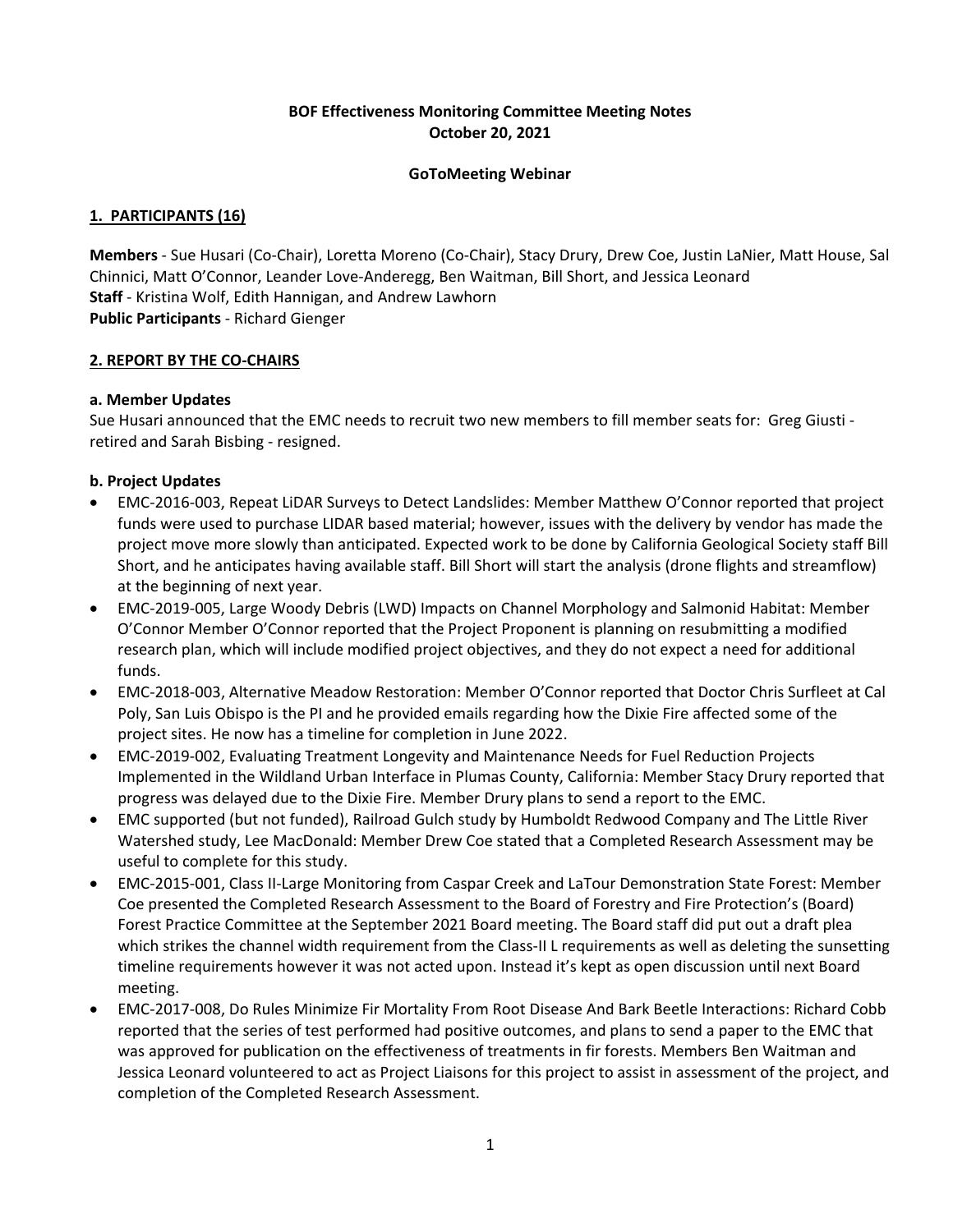• EMC-2017-007 Tree mortality in the Sierra Nevada: Co-Chair Loretta Moreno received an update from Dr. John Battles that the project was scheduled for completion in April of 2021; however, due to Covid complications project may be completed in Spring 2022. Member Moreno will seek clarification on whether a one-year extension will be permitted.

# **3. Strategic Plan Update**

Dr. Kristina Wolf reported that she is in the process of updating the Strategic Plan and will have a draft available for review at the first meeting of 2022.

### **4. Annual Report and Workplan**

Dr. Wolf reported that a draft 2021 EMC Annual report and Workplan will be ready for review at the December meeting, and she is planning to have a final draft approved at the EMC's next meeting that can be shared at the Board's January 19th, 2022 meeting for possible approval by the Board.

## **5. Initial Concept Proposal Review and Discussion**

# **a. EMC-2021-001, Aquatic Toxicity and Cumulative Watershed Effects of Pesticide Discharge Related to Post-Fire Reforestation**

- Member Comments on the Project Proposal
	- o Member Coe stated that they attempted to solve some of these issues on Box Mountain Demonstrations, State Forest study and provided some recommendations for the project proposal.
	- $\circ$  Member Moreno: would like the sampling methods (grab sampling, passive/active sampling) to be described in more detail (although Member Justin LaNier did provide some details during the meeting). Wants to see more detail about the geographic scope and would like it to be more representative (or describe how it is more geographically representative to a larger scale/scope/forested ecosystem types), if possible. Wants a well-articulated connection to the Forest Practice Rules (FPRs), and details about what could potentially change in the FPRs based on the research questions. Develop more targeted research questions.
	- $\circ$  Member LaNier stated the project came out of the Forest Activities Program in the Central Valley Regional Water Quality Control Board.
	- o Member Waitman: if expanding the geographic scope would be possible to include more ecotypes that would be great.
	- $\circ$  Member Matt House: how does this test or evaluate the FPRs, and which one(s) will be evaluated?
	- $\circ$  Member Sal Chinnici: pesticides and herbicides please clarify the difference; states this is a continuation of previous collaborative work, but it is not clear what that work is.
	- $\circ$  Member O'Connor: this is a methods study, and is curious how this will inform the FPRs; where will the research happen, and will direct results give evidence regarding contamination (or a lack thereof)?

# **Determination of adequate standards to recover long-term high quality forests and forest products with optimal climate, carbon, biological, hydrological, and social effects.**

• Ben Waitman – had a difficult time evaluating because the while the topic is germane, it is not clear how the study would address the issues. Encourage resubmission next year.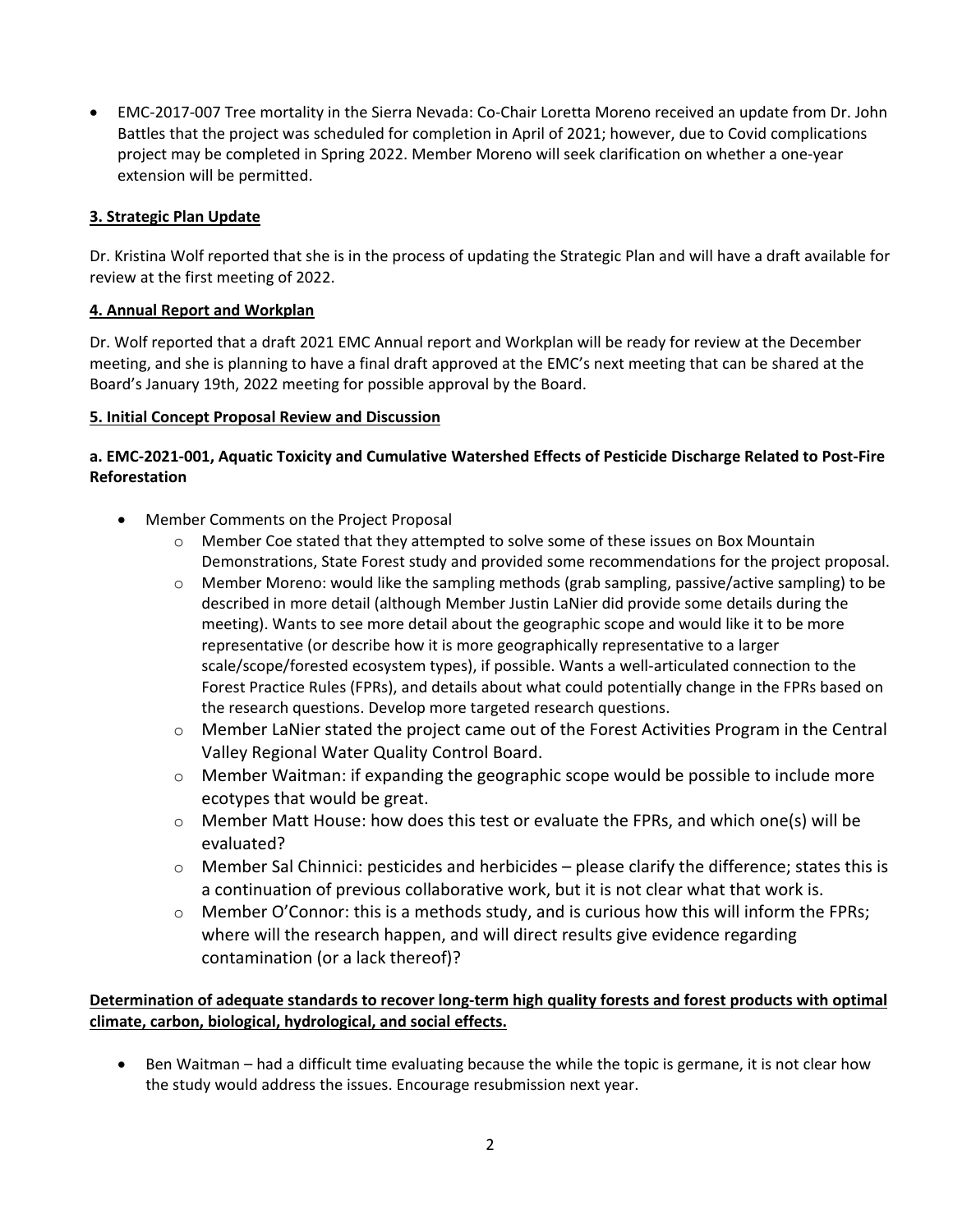- $\circ$  Also agrees with Matt O'Connor that we should be encouraging proposals to be submitted, but this ICP didn't even make clear the kinds of research questions being investigated.
- Sue Husari no PI's even identified on the project, and it does not meet the basic requirements of the RFP. Encourage resubmission next year.
- Loretta Moreno ground the research in a more relevant way, identify collaborators and the geographic scope, provide more details; project description is too vague. Encourage resubmission next year.
- Jessica Leonard not enough information to know if an FCP would even be useful.
- Matt O'Connor there are a lot of deficiencies in the presentation but would LIKE to see an FCP to find out what it is about and sees no reason why we would discourage it.

# **Evaluating the response of native pollinators to fuel-reduction treatments in managed conifer forests**

- Sue Husari: have the collaborators signed on to this yet? Really likes the proposal; it is narrow but an area of interest and takes the EMC in a new direction. Would want to know that there is a set study location that is approved, and would like to see a more detailed FCP.
	- $\circ$  Study sites need to be in areas within the scope of the FPRs or in project sites being managed by Cal FIRE. The sites need to be consistent with sites that would be same as land under the purview of the state FPRs.
	- $\circ$  What is the geographic scope to ensure a broad context of applicability of the research Q's, and that whatever is being evaluated, that the lands/forest types would fall under land types covered by the FPRs?
- Loretta Moreno: concurs; focuses on Northern CA and would be interested in seeing if PIs would consider a more diverse geographic sampling like coastal range or south-central Sierra, and if there are barriers, please speak to that. Would hope areas of prescribed fire application would be included if they aren't already. About the narrowness, it may make the project more tractable because of the complexity of the questions, but this is an important topic. Would like the FCP be clearer about how the study answer questions related to the FPRs and make clear what will be delivered to the Board ultimately.
- Ben Waitman: regarding the funding, only one sampling season seems to be proposed, but clarify if more seasons are being sampled since funding asks for three years.
- Matt O'Connor: Looks like two growing seasons of sampling are proposed (see above, Waitman); is also interested in the study design and how it characterizes fuel reduction treatments commonly implemented in the area and wants more information on selecting/stratifying sample sites, as to how they propose to do that and establishing a sampling frame.

# **6. Follow-up Discussion for EMC Project Liaisons**

Kristina currently updating all the project files and making sure that any project results, or concept proposals are available on the EMC website.

# **7. Public Forum**

Richard Gienger made general comments related to public input. **Action item: None taken**

# **8. Future Meeting Locations, Dates, and Agenda Items**

Edith Hannigan stated until the direction changes then a continuation for virtual meetings through the end of 2021. Depending on when the next meeting is scheduled for it is possible that we could potentially organize a in person meeting if it's in the new year.

• Matt O'Connor, EMC-2019-003, Fuel treatments, and hydrologic implications in the Sierra Nevada, interested in presenting work related to this project.